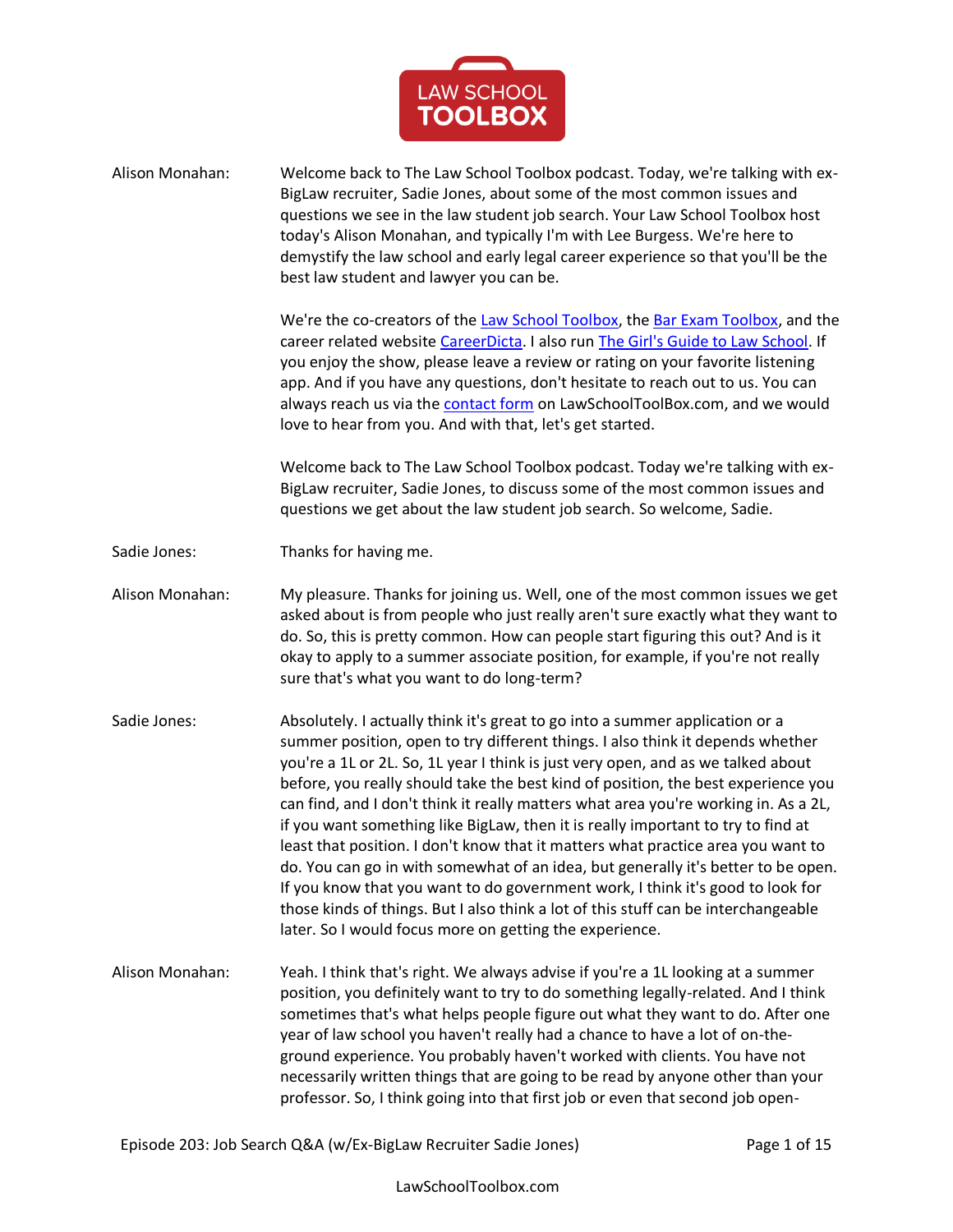

minded can be a way to figure out if you're really paying attention what it is that you are going to be happy doing in the longer term.

Sadie Jones: Absolutely. I also think if you're, let's say, going into a law firm that has different areas and you, let's say, go in and you really think you want to be a litigator, I think it's great to try to take a corporate assignment or something different, a tax assignment, just to see. And you might realize it's definitely not what you want to do. But I think it's good to kind of get as much experience as you can, even if you're one of the people who think they really know what they want to do.

Alison Monahan: So it sounds like firms, at least some of them, will help you kind of figure this out by letting you try different things. Is that accurate?

Sadie Jones: Definitely. I think probably the bigger firms that have more opportunity have more of that going on. But I think generally it's good to be more honest in the situation if you're not really sure what you want to do and let them know that you are trying to figure it out, and you are open-minded.

Alison Monahan: How do you think people should frame that? Because I think there's some downside to just coming in and saying, "Well, I have absolutely no idea what I want to do, but thanks for hiring me."

Sadie Jones: I completely agree with that. I think there are ways that it won't sound good. So I don't think you should go in and say you have no idea what you want to do, and you're just all over the place. It is kind of maybe a good idea to come in with some idea. So say, "I'm interested in litigation, but I'm open to other things." Or, "I want to explore other opportunities that you have or suggestions, that kind of thing." So maybe start with a kernel of a specific, and then keep yourself open.

Alison Monahan: I think that's good advice. Even within a lot of organizations, depending on where you're working for, there may be opportunities to do work outside of the very specific area that you've been hired to do. So even if it's something like shadowing someone else to go to a court hearing or something like that, that just seems interesting. I think you can always ask about those opportunities, and you don't have to see yourself as just been stuck in that role. Say you've been hired by a non-profit to do a specific type of work. Well, talk to other people in the organization, go for lunch, go for coffee, and see what they do. And you can kind of pick their brains about what it is they do. And you can really learn a lot about people's experiences and sometimes even get the opportunity to do things with them, which can be kind of fun.

Sadie Jones: Yeah. I think that that is the way to go, rather than maybe announcing it. Just kind of show by asking questions and networking and talking to people that you are interested and open-minded. I think you can sort of do that on your own.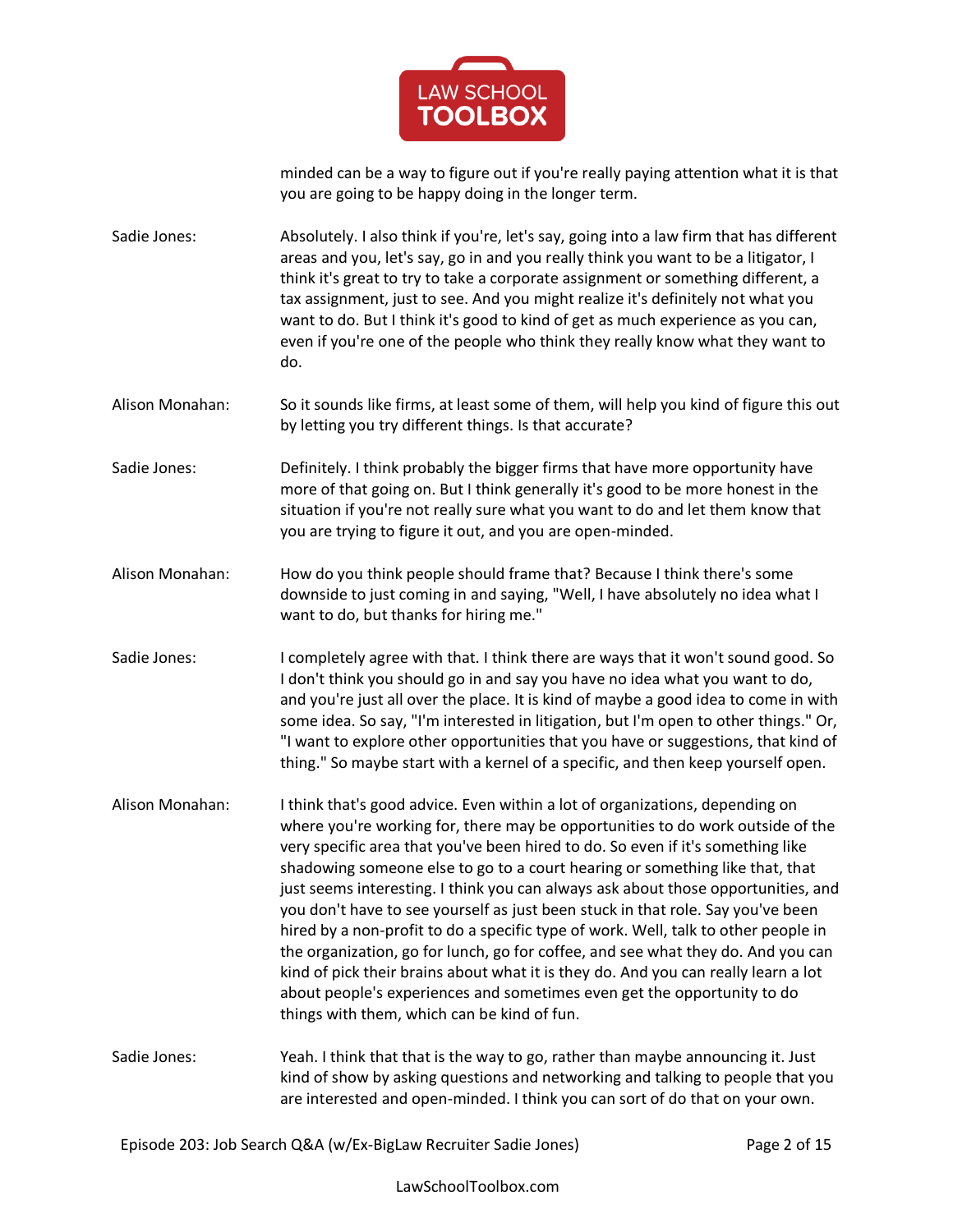

And I think most places appreciate a summer associate who is interested and engaged and is kind of taking initiative.

Alison Monahan: Right. Yeah. I always liked best the people who were curious and they seemed like they actually cared about what I was working on and wanted to know more about it. I was always happy to talk to those people, and sometimes got them opportunities to shadow and things like that that they might not have otherwise had.

Sadie Jones: Yeah. I think you'd really stand out as a summer associate, because I would say the majority of summer associates just kind of do what they're told, try to just go in with whatever idea they had and taking those assignments and staying exactly in one spot. And so, I think it's good to kind of be curious.

- Alison Monahan: Yeah. Events, parties, and things like that are a great place to talk to people and just say, "Hey." If you know who the person is, that's ideal, because then you know what type of work they do, and you can say, "Oh, I'm very interested in this case you're working on, or this type of work you're working on." People love to be flattered that way. So if there are specific things that you think you might... It could be kind of embarrassing if you go up to the managing partner, for example, and you say, "Oh, who are you, and what type of work do you do?" And he's like, "I'm literally your boss."
- Sadie Jones: Yes. Everyone's boss.
- Alison Monahan: Yeah, "I'm the boss of everyone in the firm, you ought to know who I am." And the same thing with the director of the non-profit – you probably should know who that person is in case you meet them, and you can say, "Oh, I really admire the work you're doing here", not, "Oh, what do you do?"
- Sadie Jones: I also think that's an opportunity to where maybe if you've gotten an associate mentor or a junior mentor or somebody that you're talking to, get an idea of maybe who people are. Or you can specific questions: "Oh, I wanted to get an assignment in this area. Is there a partner that you would suggest talking to?" That kind of thing.
- Alison Monahan: Right. And then find out what that person looks like so when you see them at a party and you hopefully see their name tag, something clicks in your head and you can say, "Oh, that's that person that I'm supposed to go and talk to."
- Sadie Jones: And that's also an example of… An aside, people do not like name tags and a lot of people won't put them on. But they're super useful in those situations.

Alison Monahan: They are.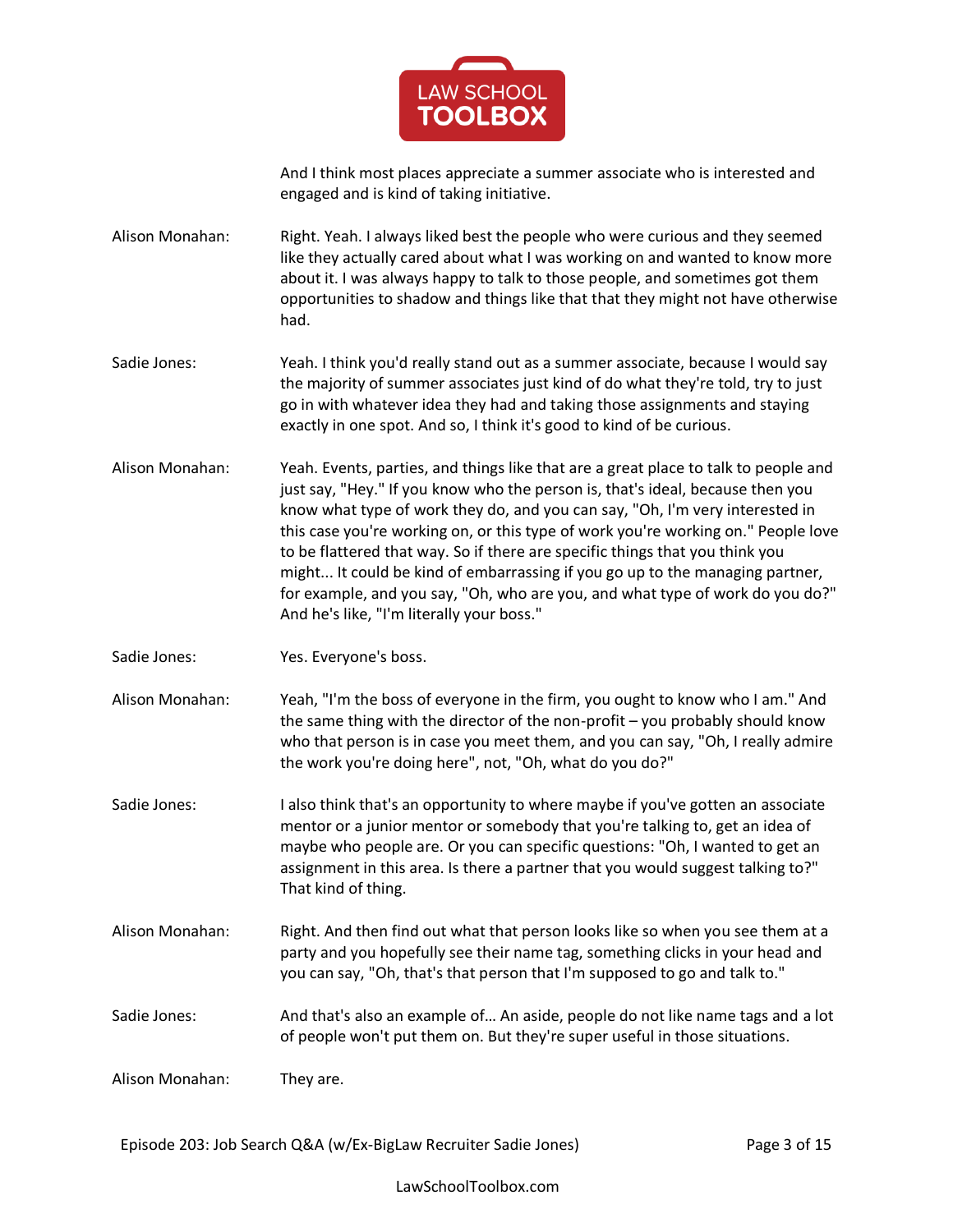

- Sadie Jones: So, have a name tag, and use other people's name tags. You can look directly and know their name. It's way easier.
- Alison Monahan: Yeah. I really feel like enforcing name tags is something every party should do, but they don't always do. So, anyway. Alright. Well, let's switch gears a little bit and talk about resumes and cover letters, because this is really an ongoing and recurring issue for a lot of people. So, what are some of the most common things that you see here that can sink an application?
- Sadie Jones: Well, number one above everything is typos. And that can be any level of typo one misspelled word, something that's not formatted right, a spacing issue, the font not matching, anything. It should be perfect. Your resume should be 100% perfect. Multiple people should have looked at it, people who have never seen it before, give you comments. So I would say that's number one. And I do think that students may not realize that a typo on a resume might be just an immediate tank, like they're not getting past that point.
- Alison Monahan: Oh, absolutely. And one thing, too, to keep in mind there when you talk about formatting – send it as a PDF. Do not send it as a Word document, because you don't know what kind of font people are going to have their computer. One of the weirder ones... It looks really weird when your resume wraps, and you have one line on an additional page. Just making it a PDF solves all those problems, so always do that. And then also you don't get things like, did you leave Track Changes on, and someone can see your changes? Just make sure your final version is a perfect PDF.
- Sadie Jones: And I think we've talked about this before, and it may seem like a small thing, but the document should be saved as a name that makes sense and is what you meant for it to be. So, whatever you're calling it, "Resume 2019" or something specific.
- Alison Monahan: Yeah. I think you should your name in it, too, in that file. Mine were always typically saved like, "Monahan Resume 2019." I also think you need to be careful about putting different types of jobs. Sometimes people put in a teaching job, or a law firm job, or a public interest job, and that just makes it look like you're applying to different places, which is fine. You can do that, but you probably don't want to send that signal.
- Sadie Jones: Yeah. You could have the resume saved for yourself as that, but make sure that when you print it as a PDF and send it that it doesn't look that way.
- Alison Monahan: Yeah. Make sure when you upload it you have a clean version.
- Sadie Jones: You probably will have multiple resumes.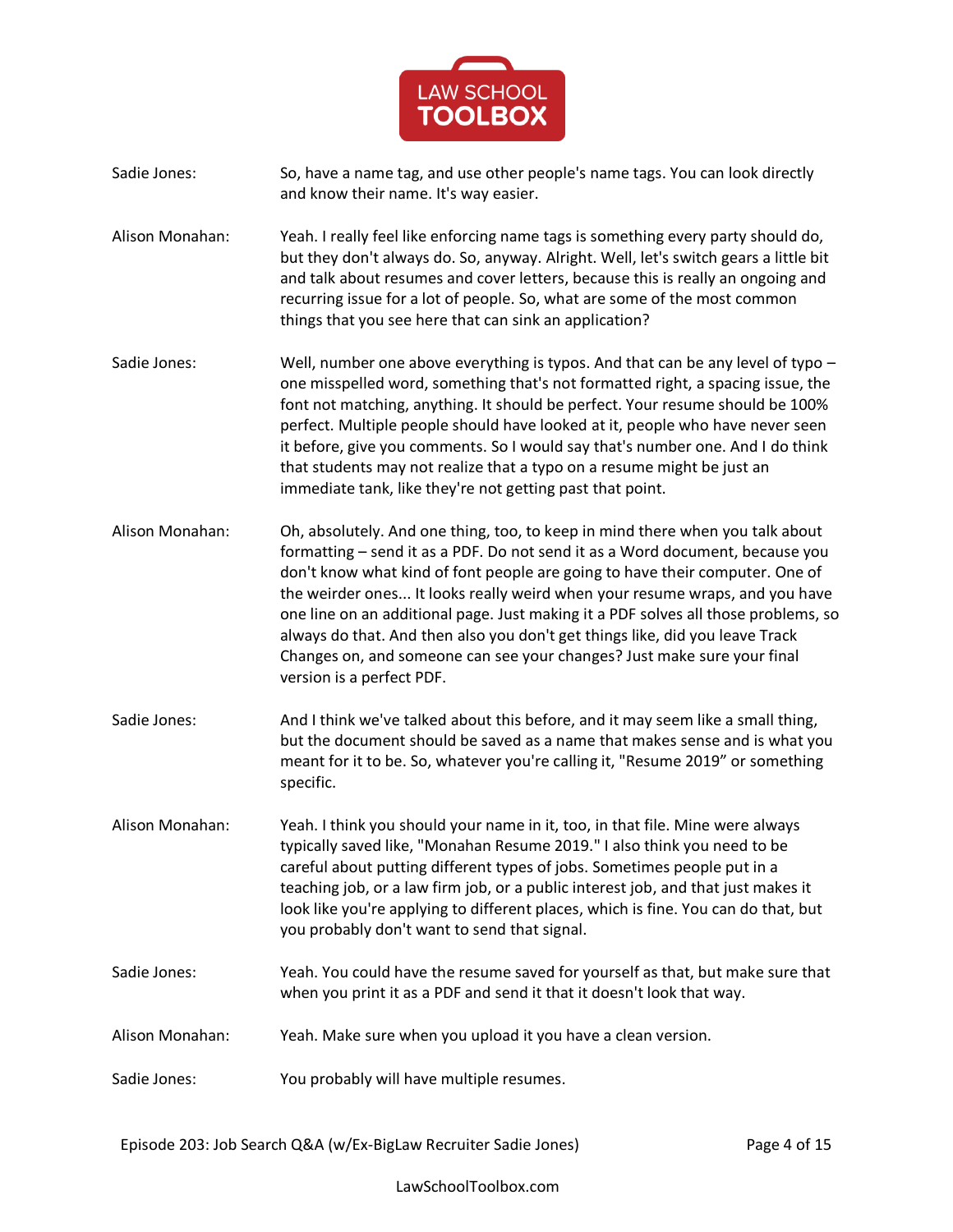

- Alison Monahan: You can even put the organization name with your names: "Monahan Resume, whatever organization I'm applying for".
- Sadie Jones: And actually that goes to my next point, which is that your resume really should be tailored to the job. And so, you probably will have multiple resumes, and you may even want to slightly change your resume for one firm over another firm, or if there's a practice area you're sort of focusing on. There's always a way to kind of make some small changes that make it more appropriate. So I think you should be really specific and detailed in terms of that.
- Alison Monahan: I agree. And you want to do that without making it obvious. Because everyone wants to think that they're your perfect job. So, I want to think if I get your resume, "Oh, this person's exactly suited for me. They have attention to detail." If you are going to put the organization's name in it, make sure you get it right. Again, no misspellings, no slightly different things. Law firms change their names all the time, so you want to make sure you've always got the most up-to-date name if you're putting it in your cover letter. I mean, this stuff is all on the website, basically.
- Sadie Jones: Yeah. And especially if you're applying to a specific person, double check that on the website before you send it in, because people really do get offended when their names are spelled wrong.
- Alison Monahan: Yeah, and they're going to notice, definitely.
- Sadie Jones: Yeah, absolutely. Another thing along those lines is, if they have a process that they say on their website for how you're supposed to apply, most places outside of on-campus interviewing where you're just applying directly have a process and somewhere where you upload documents. Do that. Do exactly what they ask you to do. Don't separately send all your stuff to another person and email them. Now, if they're somewhere you know and you want to give them a head's up that you've submitted it, that's fine, but you need to submit the job application as it's stated on their materials.
- Alison Monahan: I completely agree with that. Part of it is, there's a process for a reason. A lot of larger organizations are tracking things around diversity statistics and things like that, who are they hiring, who are they getting applications for? But more importantly, it just shows that you can follow instructions, which is a key characteristic in any person you're looking to hire is, "Will this person listen to me and do what I ask them to do?" Because they're going to be training in every job, and every organization has different processes, and they want to make sure you're going to follow them. So, don't set yourself up for failure by refusing to follow the instructions for the very first time you have contact with them. It just doesn't make sense.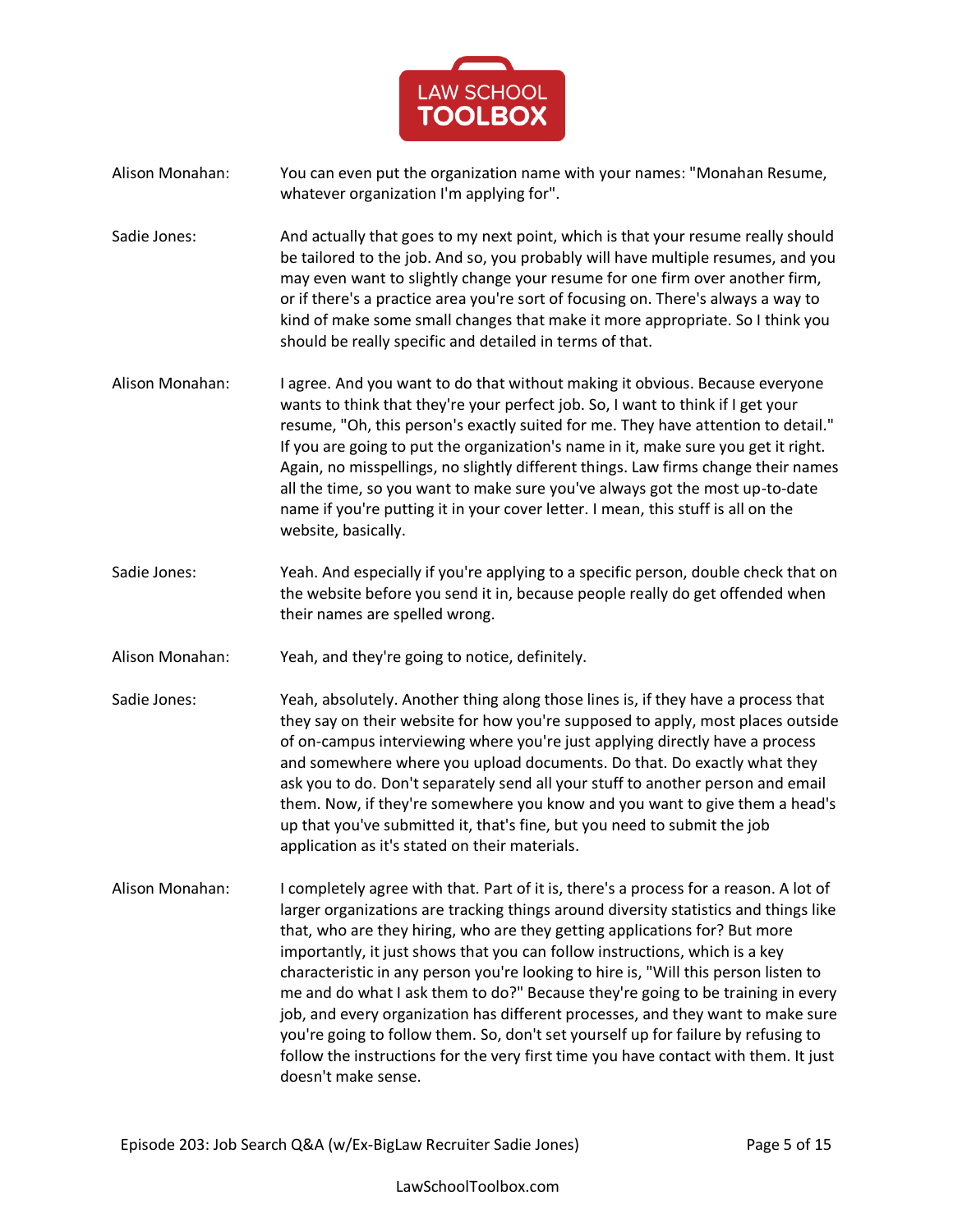

Sadie Jones: Absolutely. And also, usually it just creates more work for the person you're sending it to. So I know as a recruiter a lot of the reason we have the system is so there isn't a person that needs to input all this data. And probably what they're going to write back is, "Thanks for your interest. Please apply here." Alison Monahan: Right. Exactly. "Please apply to the place we told you to apply the first time, using the process we told you to use. Thank you. Goodbye. Ding!" Sadie Jones: Yeah, I think people might have in their head that that doesn't get looked at or something, that, "Oh, I'm just applying to a black box, and I don't know who's actually looking at it." I know from personal experience that every single resume that comes in is looked at, reviewed, and answered. I can't say that across the board for every company everywhere, but I think it is true in law firms and this world, that we really are looking at everything. And so, it's not like applying on a website, this is going to be overlooked. Alison Monahan: No, absolutely. Quite the opposite. It's actually going to be what gets you into that process. Sadie Jones: Yes, exactly. Alison Monahan: So why go around the process? Just follow the instructions. And again, I think your point about, they may be asking you to upload specific things. So if there are specific things, if they ask you for a resume, give them a resume. If they ask you for a writing sample, if they ask you for a cover letter, if they ask you for a transcript, do whatever they tell you, because it's just sort of like having typos on your resume. It's just one of the fastest ways to get yourself put in the "Oh my God, this person is a nightmare" pile, "We don't want to hire them." Don't be that person. Sadie Jones: I also think if they ask you for the transcript, you need to submit your transcript. So I know some people are trying to bury it and trying to hide it. And I don't necessarily think you should need to write anything specific on your resume about your academics if they're not as strong as you want them to be. But if they ask you for it, just do it, because you're just kicking the can down the road, because they're going to see it eventually. And again, you just created something where they need to follow up with you. So, you're going to have to put it out there. Alison Monahan: And I would think this would go without saying, but apparently not – do not edit your transcript. Sadie Jones: Yeah. Alison Monahan: It happens.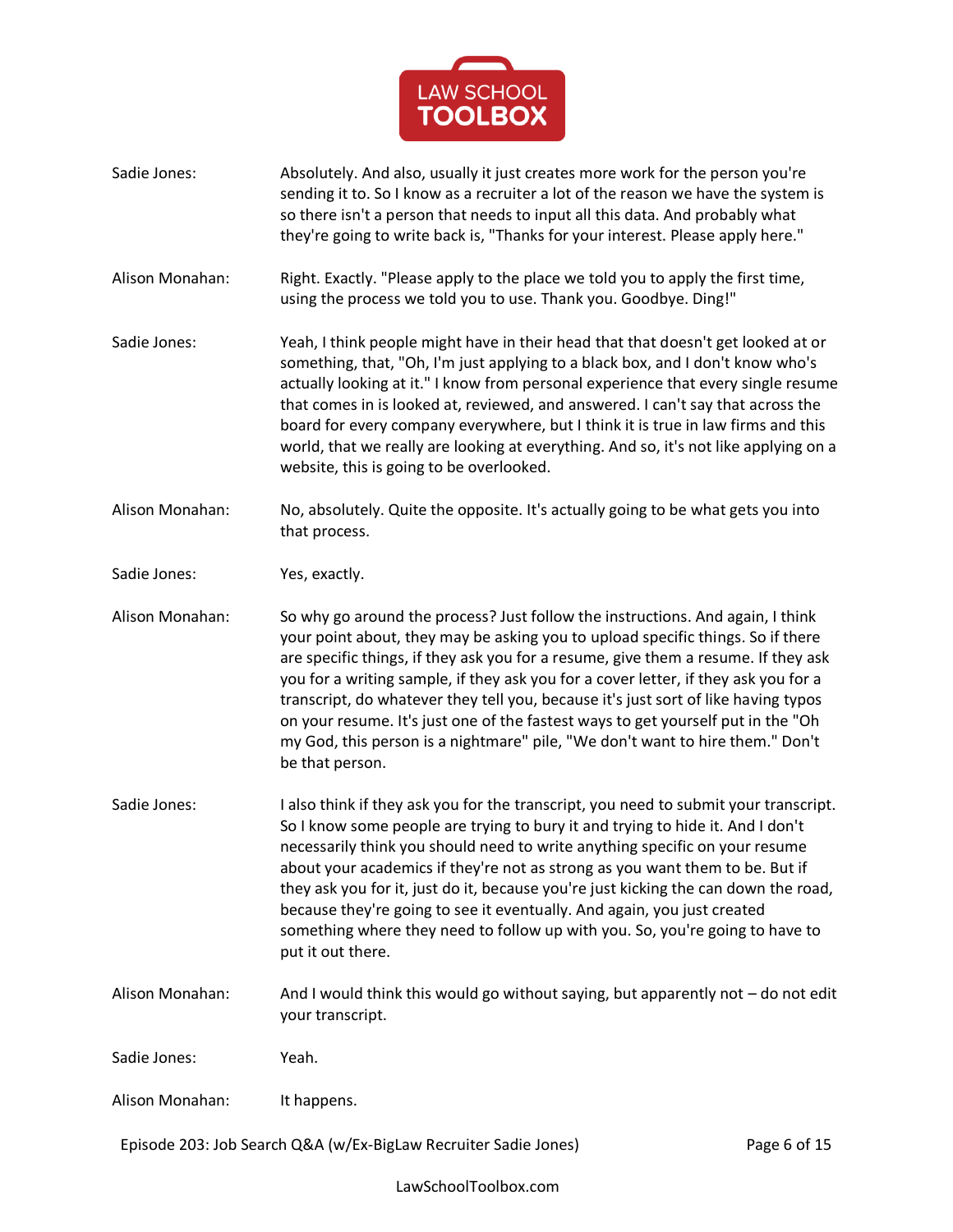

Sadie Jones: There was one really bad situation that I saw where that happened. Alison Monahan: Just don't do that. Someone will find out eventually. These are the types of things that can get you not admitted to the bar. It's just not worth it. No job is worth that sort of repercussion. Sadie Jones: Yeah. I mean, the truth will always come out. It might take a while, and I think that's actually worse. Alison Monahan: Of course it's worse. Sadie Jones: Because you got hired, and then they find out later. That's worse. So it should be 100% correct. Alison Monahan: Then you're totally outside of the process, so you don't have an opportunity to get another job. And how are you going to explain that you had to give up the first job because you forged your transcript? Sadie Jones: Well, maybe with another lie. Alison Monahan: Yeah, which is also going to be found out eventually. So you're just setting yourself up for the cycle of bad lies that people will find out about, and then bad things will happen. Sadie Jones: And most law firms or most places say it doesn't have to be an official transcript. I had people who just typed out what their grades were and that kind of thing. And usually that's fine, because again, we're going to get an official transcript eventually. We assume that there's going to be no errors there. So just make sure that's correct. Alison Monahan: Right. And again, this is actually something someone will look at. Sadie Jones: Yeah. Correct. Alison Monahan: You're not going to give them that final offer until you've actually looked at an official transcript. So don't assume that, "Oh, I'll just submit it, and they'll never think about it again." There are processes in place. Sadie Jones: Yeah. We are checking all of this at some point, and sometimes things get missed earlier, but little lose ends always get tied up later, so keep that in mind. Really, my overall advice for all of these kinds of documents are, they should be correct, they should be easy to read, they should be specific to the job you're applying to, and there should be no mistakes.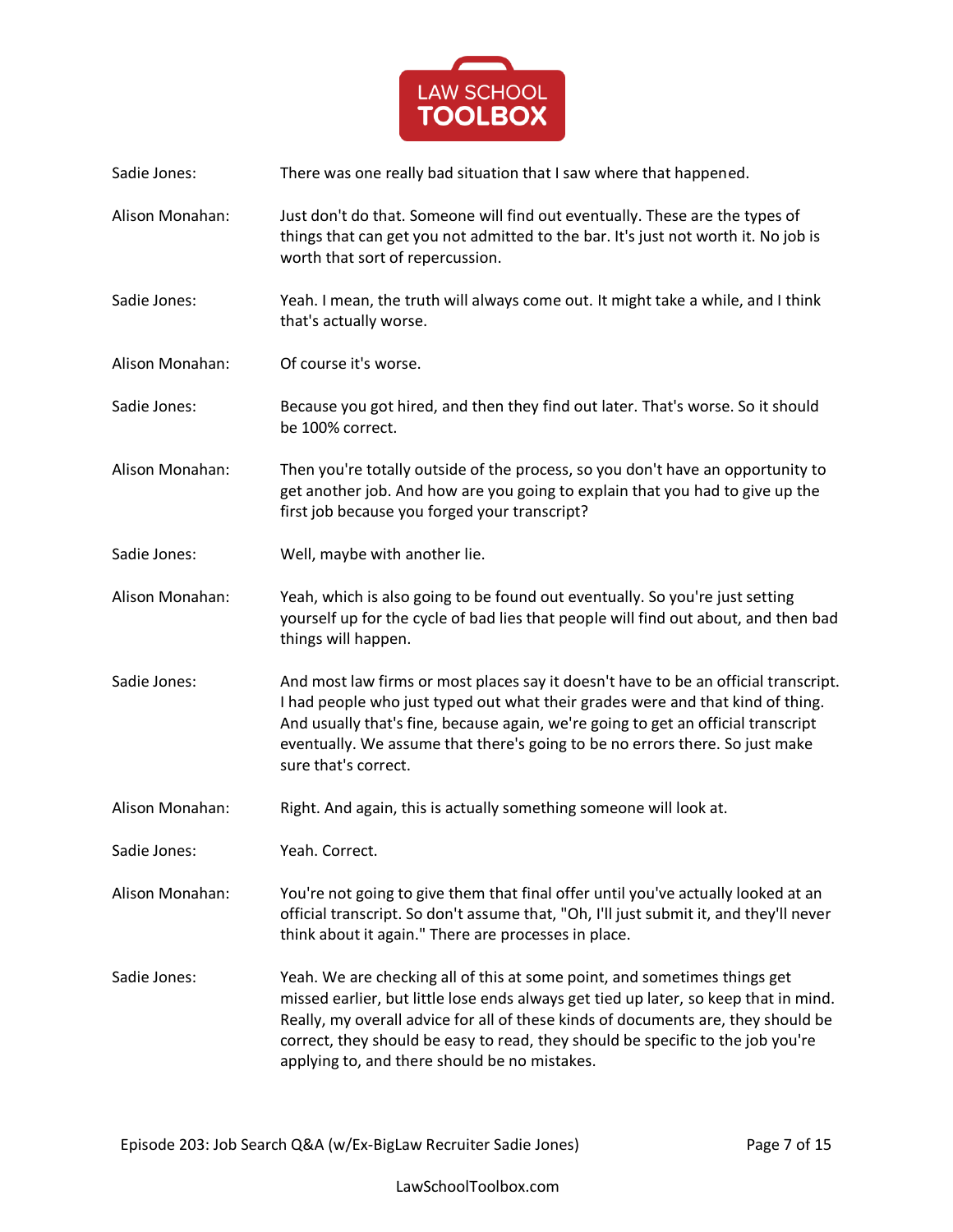

- Alison Monahan: I think all of that makes sense, which apparently is harder than it seems, because a lot of people actually, shockingly enough, have tons of typos on their resume and cover letter. Alright, let's switch gears. So, right now most law students are working at some type of summer job. What kind of tips do you have for success there?
- Sadie Jones: Well, I would make sure that you are getting the best experience you can. So make sure that you're, like you talked about before, kind of seeking out good, interesting, diverse work. Make sure you're an easy colleague for everybody. So that means from people in the mail room, to secretaries, to legal assistants, to the people you're working with in other areas if it's a company, to partners, to everybody, so that you're somebody that people say, "Oh, I had a nice experience talking to him or her." Also, go to the social events if there are social events. Go out to lunch with people. Get to know people. Make sure they get to know you, because at the end of the summer if it's a situation where there will be a job to offer, you want to make sure that people know who you are in a good way. I would say you want to stay a little under the radar, but you also want to be somebody who people at least like to talk to. So, not standing out in any way of being demanding, that kind of stuff.
- Alison Monahan: Yeah. You just want to be basically a pleasant colleague who does competent work and asks reasonable questions and gets things done on time, shows up to work on time, all these things. These are not that difficult, but they do make a really big impression on people. So if you are showing up late, someone's probably going to notice that. And maybe you're not sure when you should be there, but that's something you should ask people about: "Is there a certain time that is typical for people to get in the office?" Or you can you show up early and then notice when other people show up. And this also can depend on who you're working with. Different people you're working with have different preferences. So, if your boss that you're working with primarily never shows up until 10:00, you probably don't need to be there at 7:00. But if you're working for someone who is an early morning person, you at least probably want to talk to them about, "Hey, I noticed you come in really early. Do you want me to be here then, too?"
- Sadie Jones: Absolutely. And I think it shows you're open to whatever they want. Also about being late, if you reply to something and say you're going to come or accept a calendar invite, make sure it's clear that that was a real RSVP, you were there, and you knew you had to be there. I know there's been a lot of issues with summer associates that I've seen where they didn't understand they were really RSVPing. They accepted a calendar invite, and so they thought it was just to get it on their calendar, and then people were expecting them there. So make sure it's clear. I think generally you should be going to everything, is the other thing. Everything you can. So there's a training, an event, whatever it is, your job is to be there.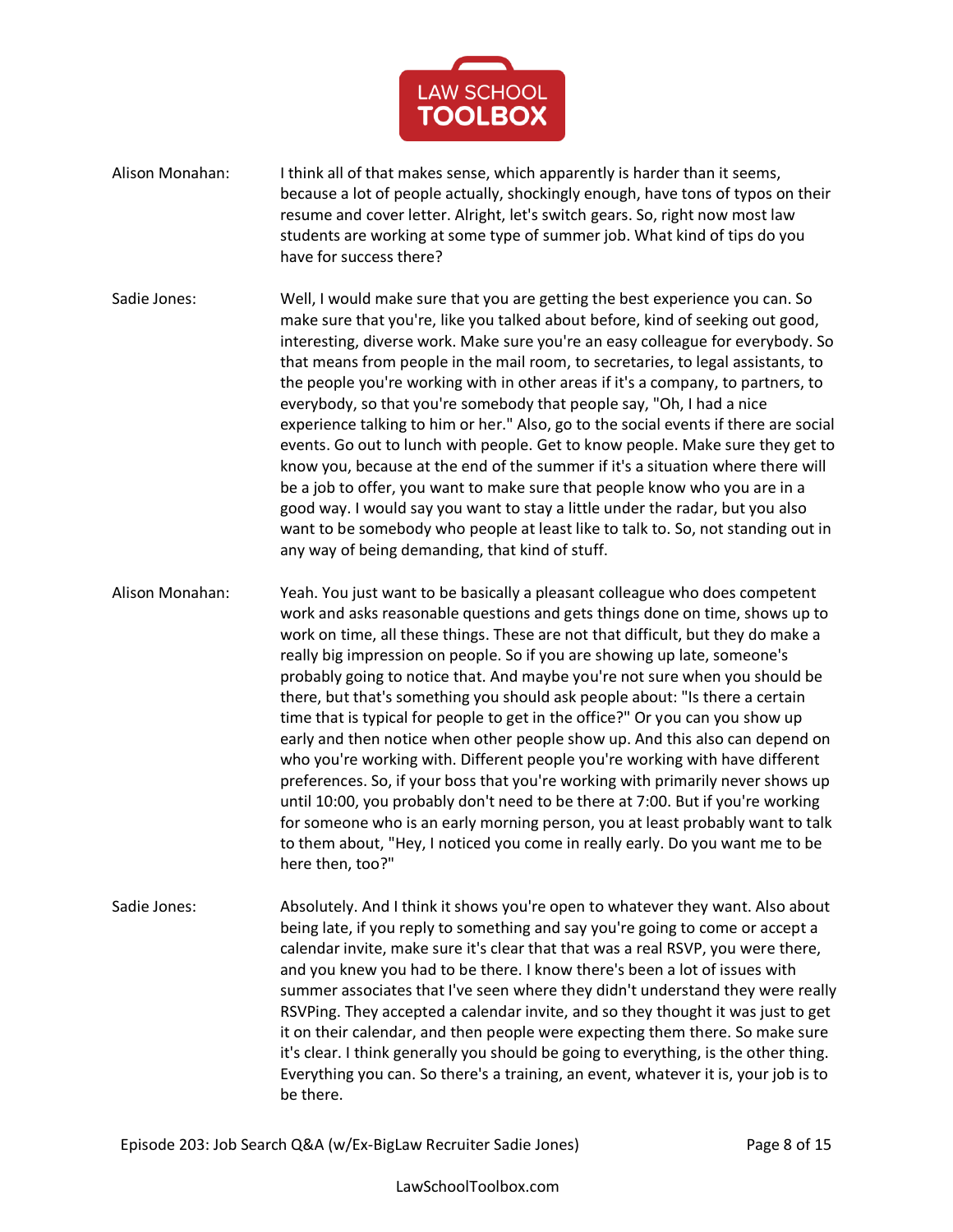

- Alison Monahan: Right. I think it's important to recognize the other people have put time and energy into these things, and they're not just doing them for the fun of it. They theoretically are doing them because they think there is some benefit to you or benefit to the organization for you to be there. And frankly it's kind of rude not to show up to things that you're invited to in a situation like that, particularly if you've RSVP'd. I've seen people get very, very upset about that if they plan an event and 20 people say that they're coming and only 10 people show up. And then everyone looks bad, basically.
- Sadie Jones: I know we had a specific one with a partner who was doing a presentation and it was going to be early in the morning. But it was like, that's when they worked out. It was like 8 o'clock in the morning, and nobody showed up, and she was the only one there. Yeah. And they all somehow were not understanding that they had really RSVP'd. It was a really bad situation, and she had made an effort to get there early.
- Alison Monahan: Right. And these are extremely busy people who are taking time out of their very demanding schedule to do something for you, and you say you're going to be there and then you don't show up. That looks horrible. We're running low on time, but before we run out of time, let's talk briefly about OCI, which people are preparing for now. Give us an overview and an idea of who tends to be successful there.
- Sadie Jones: So, I think that people that are successful for OCI definitely go in prepared and with a game plan and kind of know why they picked the employers they did, and as we talked about before, have some kind of system, whether it's a Trello board, an Excel spreadsheet, note cards, whatever it is to kind of keep track of everything. So I think that's really important because it's a very rigorous process, and you're talking to lots of people, so keeping it all straight I think is really important. I also think that the people who are successful can really do their pitch in the 20-minute interview that you have on-campus, because that's quick. Or it can be slow, depending on the interviewer sometimes. But you can sort of fill that time, connect with the person, make yourself somewhat memorable in a day where that person probably has interviewed 20 people. So I think that's really important. So, I would say practice is really the number one tip I have first. Yeah, be sure that you've done mock interviews, you know what you're saying, you can get this all across quickly, and that you don't make any mistakes about who you're talking to, or things like that. I've seen so much of, "I didn't know you didn't have an office here. I didn't know you didn't do this practice area." That is just really inexcusable to me.
- Alison Monahan: Yeah. And it does happen. I mean, you might listen to this thinking, "Oh, I would never say that. I would never do that." But the reality is, when you're doing a ton of interviews back-to-back in a day, it's actually pretty easy to get confused. I accidentally interviewed with a firm in DC and they turned to me and said, "Oh,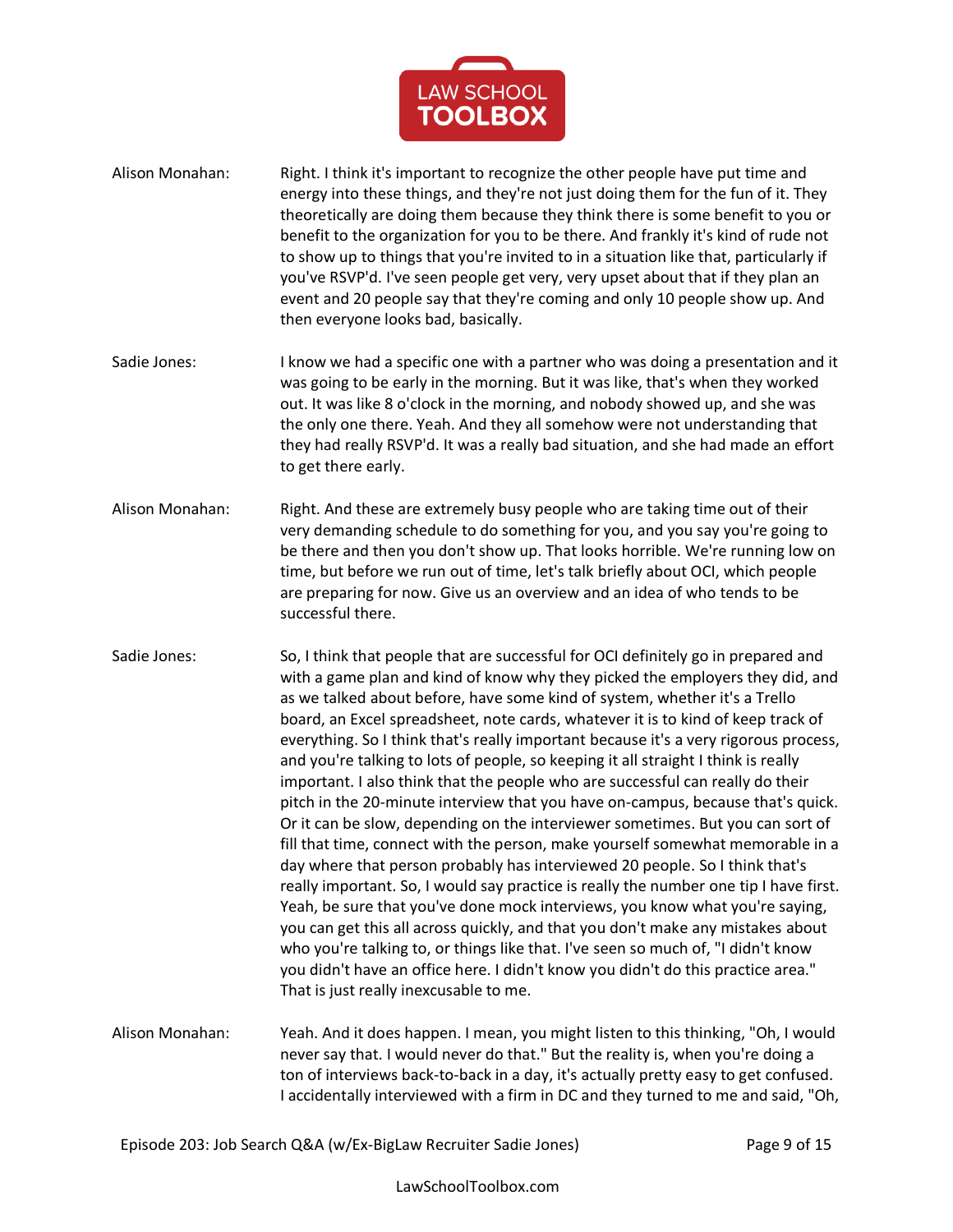

why do you want to be in DC?" And there was this moment of, "DC? Why would I want to be in DC? I didn't really realize that I had accidentally applied to your DC office, so let me talk about my visit to the Easter Egg Roll when I was a child." It did not go well, let's put it that way.

Sadie Jones: Well, and I guess you can be someone who will think on their feet.

- Alison Monahan: I did not get a call back, let's put it that way. It was pretty obvious that I did not know what I was talking about. So, it does happen. But yeah, I think whether it's note cards or having a Trello board that you check on your phone right before you walk in, you just want to have these basics down. And again, even though the firms are interviewing tons of people and you're interviewing with hopefully lots of people, you want to make it feel like they actually are a valid choice for you and that this is a place you're actually interested in.
- Sadie Jones: Yeah. I would hear a lot that the interviewer was calling a person back because they really connected with them. And whether or not that was genuine, I don't know, from the student's side. But at least the interviewer felt like, "Oh, they really want to be here." I think something for students to keep in mind is, especially these days, most places aren't calling back that many people, because everything's sort of smaller. So, the interviewer's in a situation where when they're coming back to the firm, let's say that they interview 22 people, and the firm says, "You can call back three", they're like, "Oh, no. Who do I want to call back?" And sometimes they're trying to sell to somebody at the firm that they want to call back an extra person. So you want to be that person that they remembered as the three out of 20.
- Alison Monahan: Right. Yeah, that's a pretty harsh ratio. Let's be honest, some of this does come down to grades and your school and that kind of thing, but not everything. And this is where it's really important. We have a bunch of episodes about OCI and bidding and all these kinds of things. But you want to be bidding on firms that the majority of them are realistic for you, because if you're looking at that, three out of 20 people are getting a call back, and you're completely under their grade cutoff, and you know that because the schools publish the grade cutoff or whatever – it's fine to have your reach firms, but you can't have all of them be reach firms if you expect to actually get a position.
- Sadie Jones: Absolutely. That's the stuff you can't change. So you can change how you're doing the interview, and I would say, put your best foot forward and be prepared. That's the stuff that you can't get around. And so you're right, you need to be realistic. But on the other hand, there are people that have the grades and fit the criteria, and do really poorly in their interview and don't get a call back.

Alison Monahan: Yeah, exactly.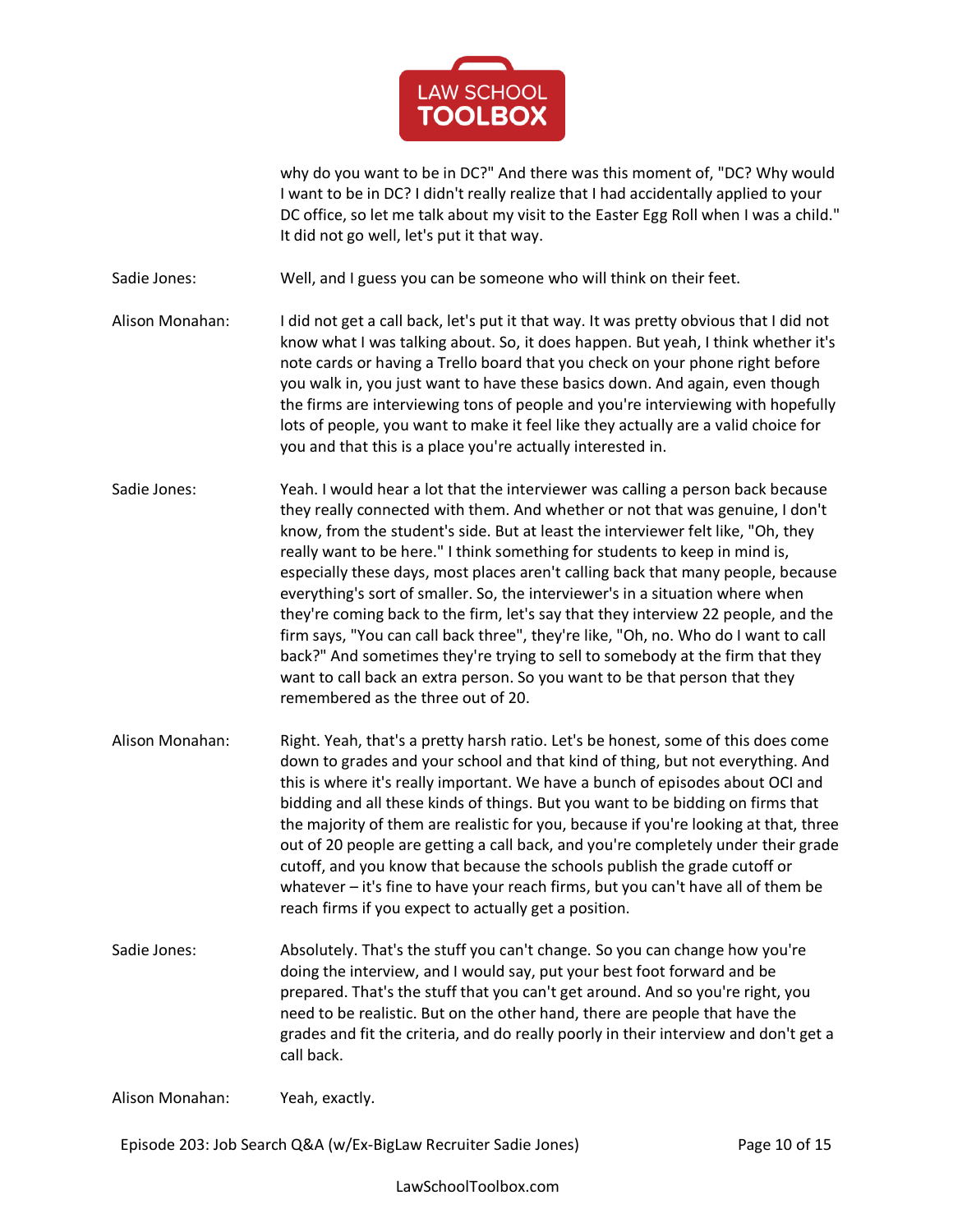

- Sadie Jones: I've seen us not call back the top two students at the school that we interviewed.
- Alison Monahan: Absolutely. I've seen that as well. Typically that comes down to either just extreme arrogance, or no personal skills whatsoever, or saying something really offensive.
- Sadie Jones: Yes, which definitely happens.
- Alison Monahan: Which surprisingly does happen, yes.
- Sadie Jones: Some people... I guess that's why I think mock interviews and that kind of thing are so important, because I do think that there are people who just don't realize how they come across.
- Alison Monahan: Right. Unfortunately some of those people are unlikely to be helped by a mock interview. But videotaping maybe can get through to you, but even then probably not.
- Sadie Jones: True. But I think sometimes a mock interview can at least ask for feedback. But yeah, videotaping I think can be helpful, too. You also could be the kind of person who is not self-aware but is open to being self-aware, which might be an unusual combination. But I would say I think my advice to everybody would be that you should be open to feedback on things like this, and you should not be defensive.
- Alison Monahan: Yeah, absolutely. As a goal, I think that is a valid goal. And I think, too, it's important to prepare. And if you know that you're someone who's not the best interviewer naturally, you probably want to prepare more about what you're going to talk about. You can kind of predict in a lot of cases. These are not often interviews that are designed to be really difficult. They're not consulting style interviews, where they're trying to trick you or they're trying to really see how you think. These are typically softball type of things. So it's going to be a lot of questions about, "How do you like law school? What classes do you enjoy or not enjoy? Why are you interested in this firm? Why are you interested in this practice area? What are you interested in doing?" And that fills five minutes. So then, someone has to fill the rest of that space. So you want to be really ready with good questions, you want to have your story. As an interviewee, this is not the place to be giving one-word answers. "Do you like law school?" "Yes." That is not a good answer.
- Sadie Jones: Yeah. It can be on you a lot to keep a conversation going. It's not necessarily the interviewer that's going to do that. Another thing I think for some people who kind of know that they're awkward in social situations or have trouble – have a list of just small talk things that you can bring up or questions that you can ask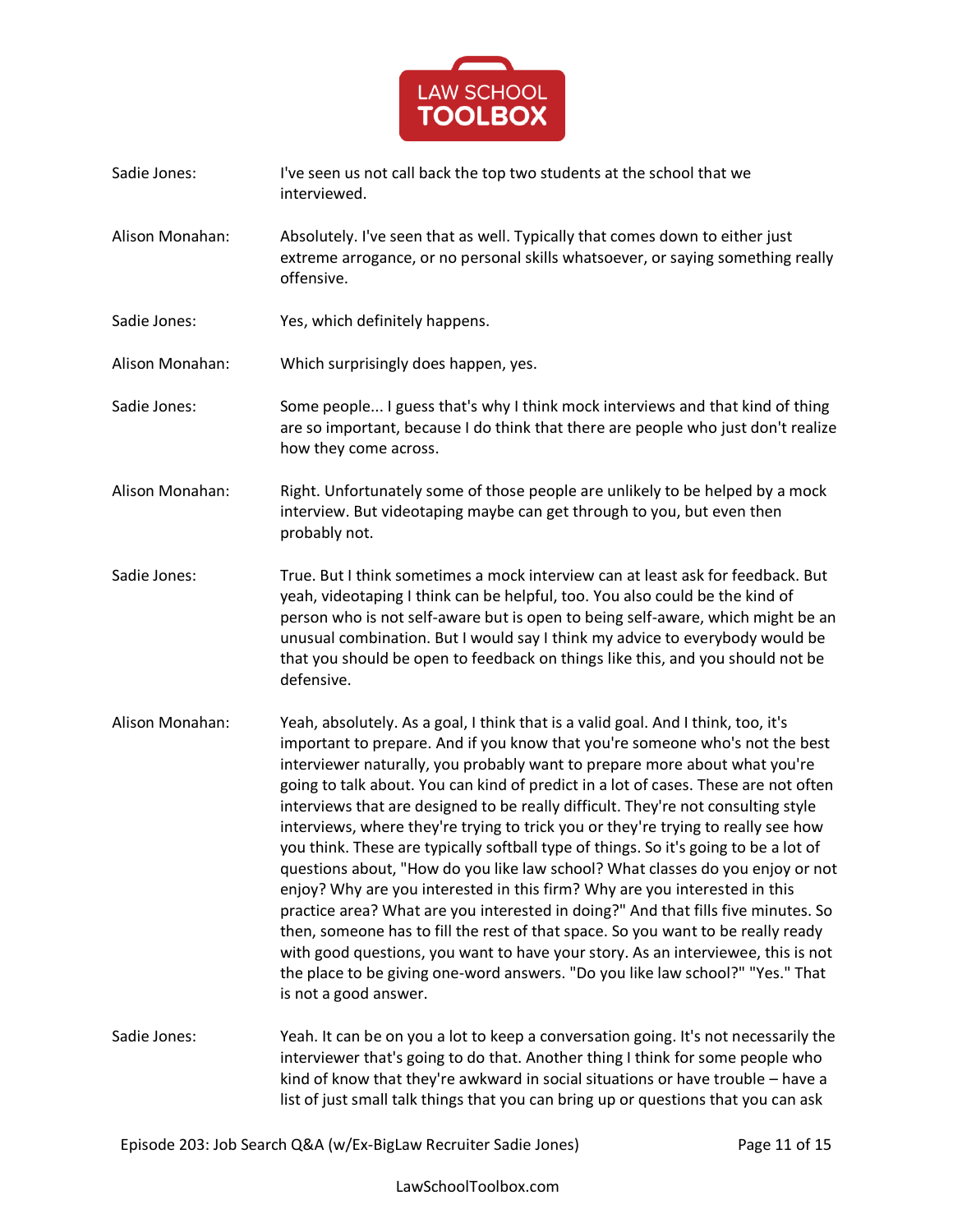

people. Because aside from going into the interview, a lot of the times there'll be an area where you can socialize with other people from the firm, or chat with people, or they might have an event that they're hosting. So that's a chance where you can just kind of chat with people. And I know that some people just have trouble with that. They don't know what to say. So, it might sound silly, but writing down some things. Even if it's Monday, "What did you do this weekend?" That kind of thing.

Alison Monahan: Right. Or, "Oh, are you watching the NBA playoffs that I noticed from reading The New York Times were happening in this area?" That kind of thing. And yeah, I think having your story ready to tell in a way where you've got all the basic biographical information at your fingertips, and you've figured out how that makes sense, like, "Oh, I did this as an undergrad, and then I worked here. And then this is why I decided to go to law school." Just that basic stuff can make people feel more confident. And in that social situation, I think the best option for getting people to talk to you is just to be interested in them. So the more questions you're asking and the more follow-up questions you're asking, it doesn't matter if you really care what they're telling you. Just at least pretend to be interested, and most people will think you're a great conversationalist.

- Sadie Jones: And figure out a way to gracefully leave a conversation, too. I think that's something that a lot of people I've noticed have trouble with. And it's really awkward if you just stop talking and turn away from the person, but a lot of people do that.
- Alison Monahan: Really? That would be so rude.
- Sadie Jones: Yes.
- Alison Monahan: You want to close with something like, "Oh, it's been really great talking with you, and I really enjoyed hearing about this case you're working on. If you'll excuse me, I'm just going to go do…" whatever you're going to do.
- Sadie Jones: No, I've seen a lot of people just do not know what to do, and they just stop talking.
- Alison Monahan: That's pretty weird, yeah.
- Sadie Jones: And they're just done.
- Alison Monahan: I mean, if you're in a huge group or something, and you haven't been talking for a while, it's probably fine just to sort of nod at everyone and walk off to the bar. But yeah, if you're in a conversation with a couple of people and you plan to leave that conversation, you should have graceful ways to do that, absolutely.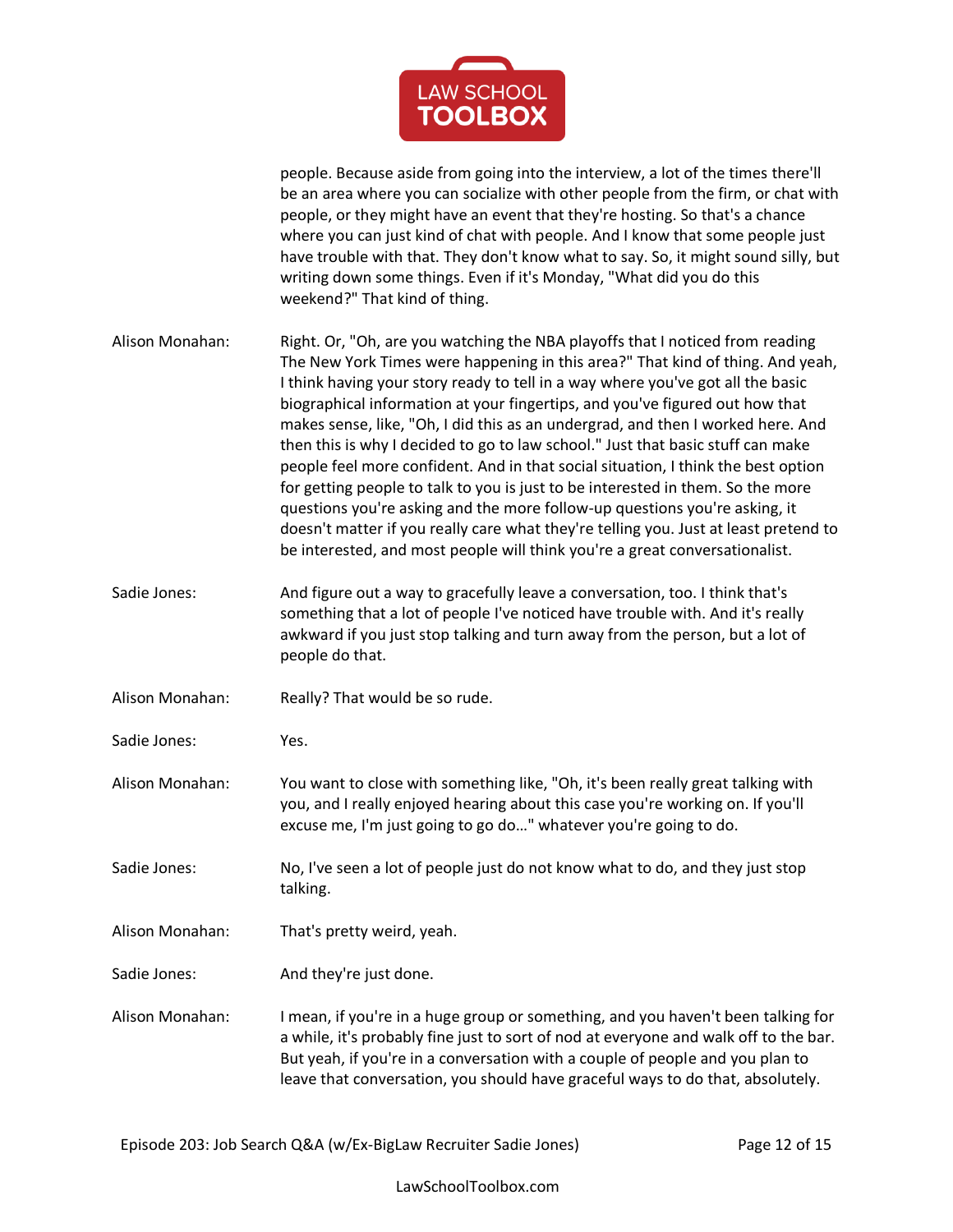

- Sadie Jones: Yeah. I think people get nervous. That's why I would say, it might seem silly, but to prepare ahead of time, write things down or practice with people, especially if you're in these situations that you're not normally in.
- Alison Monahan: Right.
- Sadie Jones: Everything about OCI is not normal.
- Alison Monahan: It's a pretty weird setup. And if you're at a party, for example, you might plan where you're going to stand when you get there if you don't have anyone to talk to. For example, I would recommend you stand by the food, because then you have an automatic topic of conversation: "Hey, have you tried these little canapes? They look fantastic, don't they?" And then that gives the other person the opportunity to say, "Oh, no. I haven't tried them." And then you're off and running.
- Sadie Jones: Yeah. I also would say about these events and things, especially these sorts of recruiting events – don't have more than one drink.
- Alison Monahan: Oh, no.
- Sadie Jones: I mean, it's fine to have one drink and to walk around with it and maybe relax a little bit. But I've seen people go so overboard at these events and become very noticeable. And I know it's all free stuff, but they're looking at you for a job.
- Alison Monahan: Yeah, absolutely. And if you feel awkward if you don't drink or you've had your one drink and you want to switch to something else, you can always ask the bartender to prepare you something that looks like a drink and isn't, so it can be basically spring water or sparkling water with a splash of cranberry and a lime. Nobody knows it doesn't have vodka. It's fine.
- Sadie Jones: Yeah. I think that's great. Because I do think people sometimes want to walk around and relax.
- Alison Monahan: Right, exactly. And if people offer you something, you can just say, "No, it's fine." You don't have to make a big deal out of it. Just say, "Oh, no thank you." Alright. Well, we are running short on time. If you had one final piece of advice to give to job seekers, what would it be?
- Sadie Jones: Well, I think I'm going to go back to the piece of advice that I've already said many times, which is that there should not be any typos in any of the material that you're submitting. I just have to go back to that, because I cannot believe how much I see it.

Alison Monahan: True.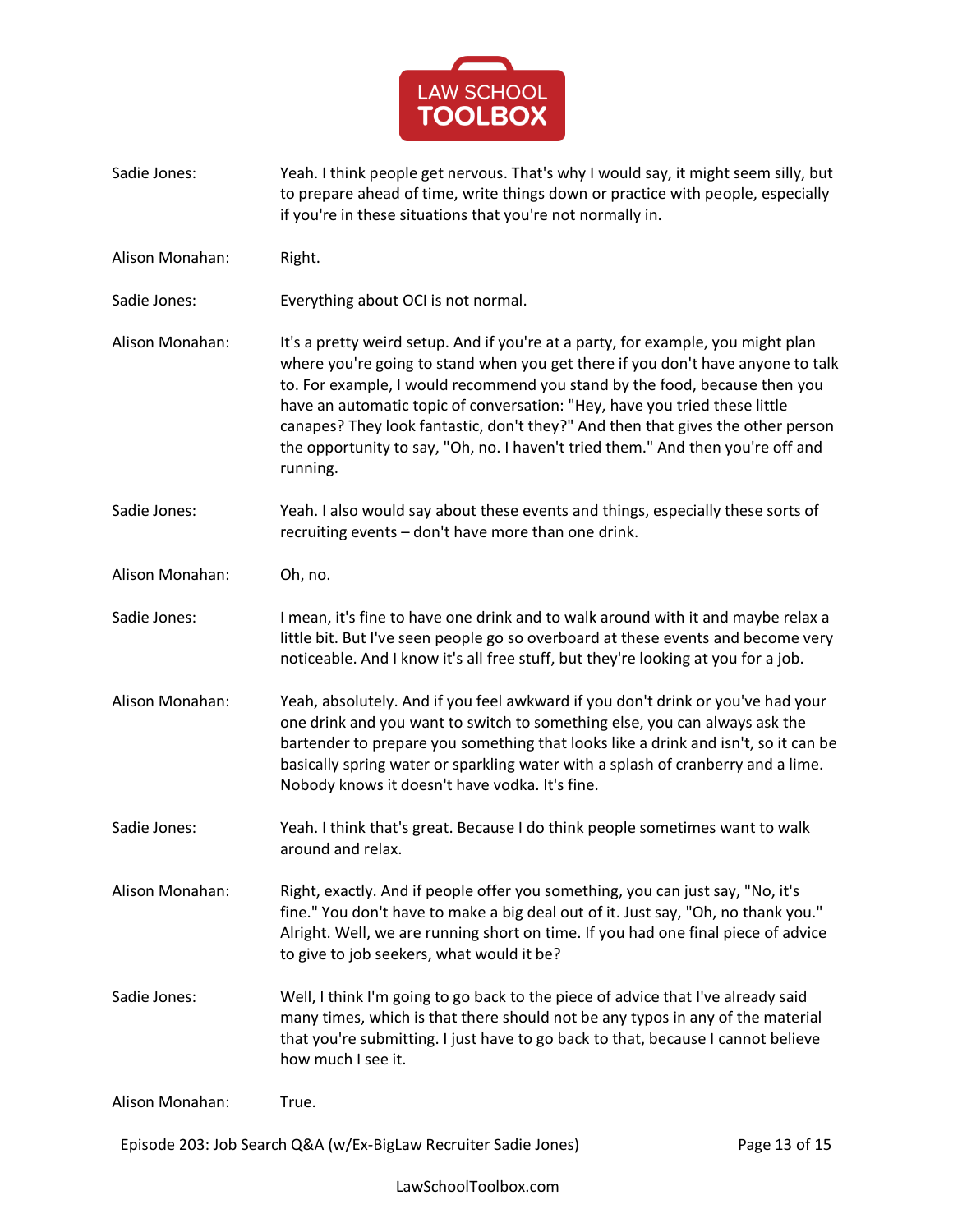

Sadie Jones: So, nobody should think they're immune from that.

Alison Monahan: No, absolutely. You see typos even in The New York Times, or very occasionally in The New Yorker. But even in papers of record, The Washington Post, The New York Times, they have typos probably on a daily basis. So, this is something you definitely want to get right. So have tons of people read it. Go through it. Go through it backwards. Go through it upside down. Do whatever you have to do to make sure that you're documents are perfect, because that is your calling card, and that is what you're putting out there.

Sadie Jones: And my one other small piece of advice is, in all of this we're talking about preparing and everything like that. I also think you should really be yourself. And your personality should shine through aside from kind of following directions and doing the right thing. And that applies to summer associate, OCI interviews, whatever. They do want to see who you are, and so I don't think you need to hide that.

- Alison Monahan: No, just be the best, most polished version of yourself; one who doesn't make typos.
- Sadie Jones: Exactly.
- Alison Monahan: Alright, with that, we are really out of time. Thanks so much for joining us, Sadie.
- Sadie Jones: Thanks for having me.

Alison Monahan: My pleasure. For more career help and the opportunity to work one-on-one with us, you can check ou[t CareerDicta.](https://lawschooltoolbox.com/careerdicta/) If you enjoyed this episode of The Law School Toolbox podcast, please take a second to leave a review and rating on your favorite listening app, because we'd really appreciate it. And be sure to subscribe so you don't miss anything. If you have any questions or comments, please don't hesitate to reach out to Lee or Alison at [lee@lawschooltoolbox.com](mailto:lee@lawschooltoolbox.com) o[r alison@lawschooltoolbox.com.](mailto:alison@lawschooltoolbox.com) Or you can always contact us via our website [contact form](https://lawschooltoolbox.com/contact/) at LawSchoolToolbox.com. Thanks for listening, and we'll talk soon!

## **RESOURCES:**

**[CareerDicta](https://lawschooltoolbox.com/careerdicta/)** 

[Podcast Episode 120: Preparing for the 1L Job Hunt \(With Ex-BigLaw Recruiter Sadie Jones\)](https://lawschooltoolbox.com/podcast-episode-120-preparing-1l-job-hunt-ex-biglaw-recruiter-sadie-jones/) [Podcast Episode 127: Avoid These Resume No-Gos](https://lawschooltoolbox.com/podcast-episode-127-avoid-resume-no-gos/) [Podcast Episode 140: OCI Strategy \(w/Sadie Jones\)](https://lawschooltoolbox.com/episode-140-oci-strategy-w-sadie-jones/) [Podcast Episode 152: Top OCI Mistakes To Avoid \(w/Sadie Jones\)](https://lawschooltoolbox.com/podcast-episode-152-top-oci-mistakes-to-avoid-w-sadie-jones/) [Podcast Episode 164: No Offer After OCI? Here's What To Do \(w/Sadie Jones\)](https://lawschooltoolbox.com/podcast-episode-164-no-offer-after-oci-heres-what-to-do-w-sadie-jones/)